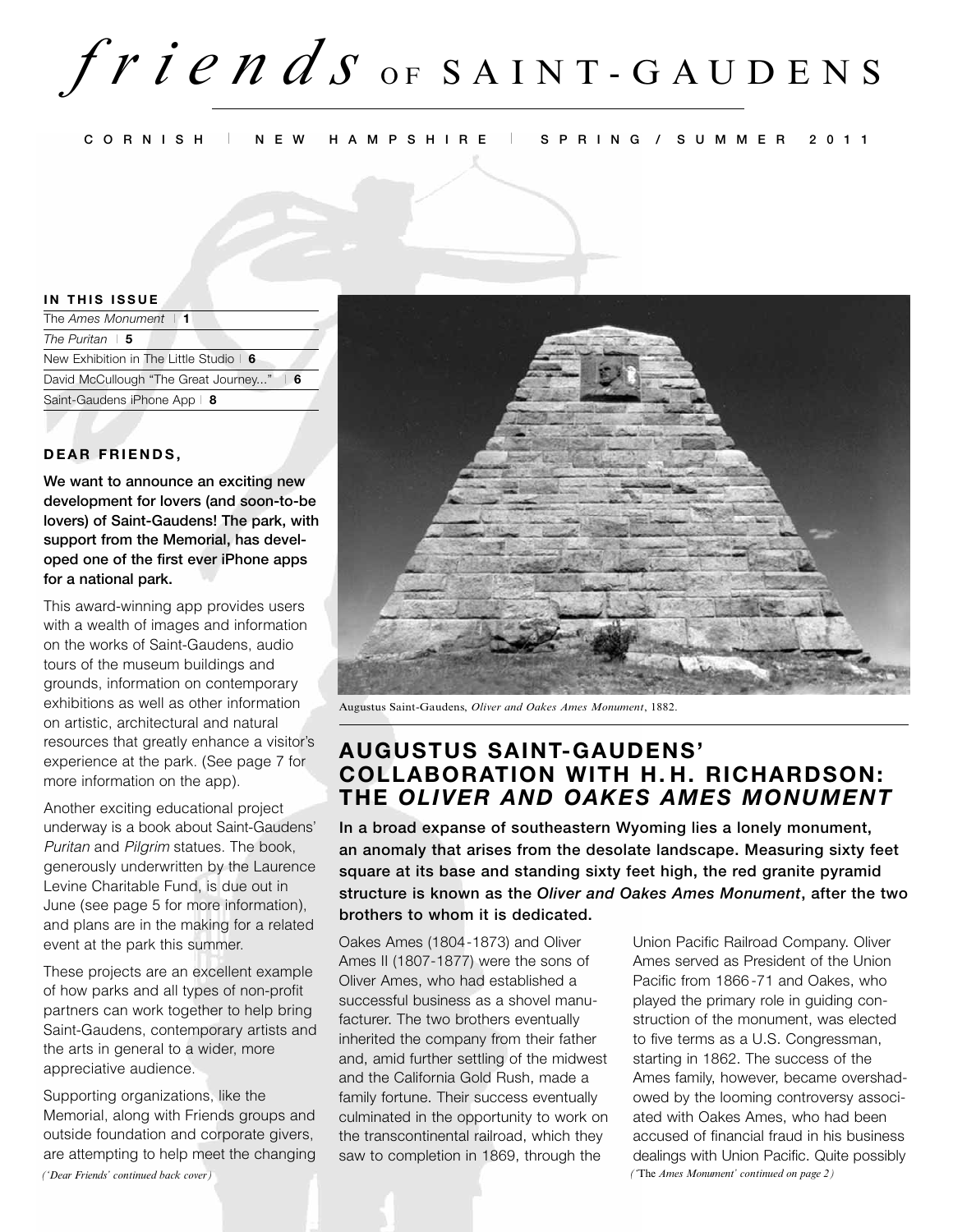

Augustus Saint-Gaudens, *Oakes Ames,* relief on the East side of the monument.

as a maneuver to save face, the Union Pacific decided in 1875 to erect a monument dedicated to the Ames brothers. Oakes had passed away in 1873 and Oliver would live only until 1877, well before the monument was completed.

The commission was granted in 1879 to Henry Hobson Richardson, one of the most renowned American architects of the time. In order to gauge his influence on American architecture one can note the results of a nationwide poll of architects in 1885: five of the 10 structures considered to be the best buildings in America were designed by Richardson.<sup>1</sup> Richardson accepted the commission and in 1880, hired a young, up-and-coming sculptor to work on reliefs depicting Oakes and Oliver Ames that would garnish the monument itself. The sculptor was 32-year-old Augustus Saint-Gaudens.

This was not the first collaboration between Richardson and Saint-Gaudens, nor was it their first project related to the Ames family. Richardson had already worked on the interior of Trinity Church in Boston in a joint commission with John LaFarge, who in turn invited Saint-Gaudens to participate as an assistant. Oliver Ames II's son, Frederick Lothrop Ames, had hired Richardson to design several structures. Among them was the F.L. Ames Gate Lodge, located in North Easton, Massachusetts, which Saint-Gaudens worked on as well, creating several decorative sculptures: a zodiac-themed mantelpiece, a plaster frog decoration, and a plaster dog decoration which is currently on loan at Saint-Gaudens National Historic Site.

It was at roughly the same time that Saint-Gaudens was commissioned by the Union Pacific Railroad Company and H.H. Richardson to do the portrait reliefs of Oakes and Oliver Ames for the Ames Monument. In a letter from Saint-Gaudens to Richardson dated September 3, 1880,

he accepted the commission to do the Ames reliefs for the price of \$400. each. This would pay for a two-and-a-half foot diameter plaster model of each medallion, the enlargement of both plaster models to their full size in clay, as well as the final reproductions in stone. Several letters between Richardson and Saint-Gaudens indicate that the sculptor did most of his work on the plaster reliefs from February through April 1881. During this time, Saint-Gaudens worked from photos of both Oliver and Oakes Ames loaned to him by the Ames family with the stipulation that he returned them in good condition upon completion of the reliefs. Saint-Gaudens initially struggled to work from these photos because the images of the Ames brothers were, "all almost full face and the profiles will consequently be only approximately full." Saint-Gaudens also believed it would be, "sweller" [sic], for the full-size stone reliefs to be cut from one massive stone rather than multiple smaller stones, but left it up to Richardson to decide. Ultimately, the reliefs would consist of multiple stones and Saint-Gaudens orchestrated where the joints would be placed.

**The town of Sherman was chosen as the site for the Ames, as at the time it marked the highest point on the Union Pacific Railroad.**

A newspaper article dated September 19, 1881, from the Boston Journal described the process of the full-size, ten foot square reliefs being cut from stone:

Evans & Tomb's workmen are rapidly completing the bas-relief portraits of Oliver and Oakes Ames, by the sculptor St. Gaudens,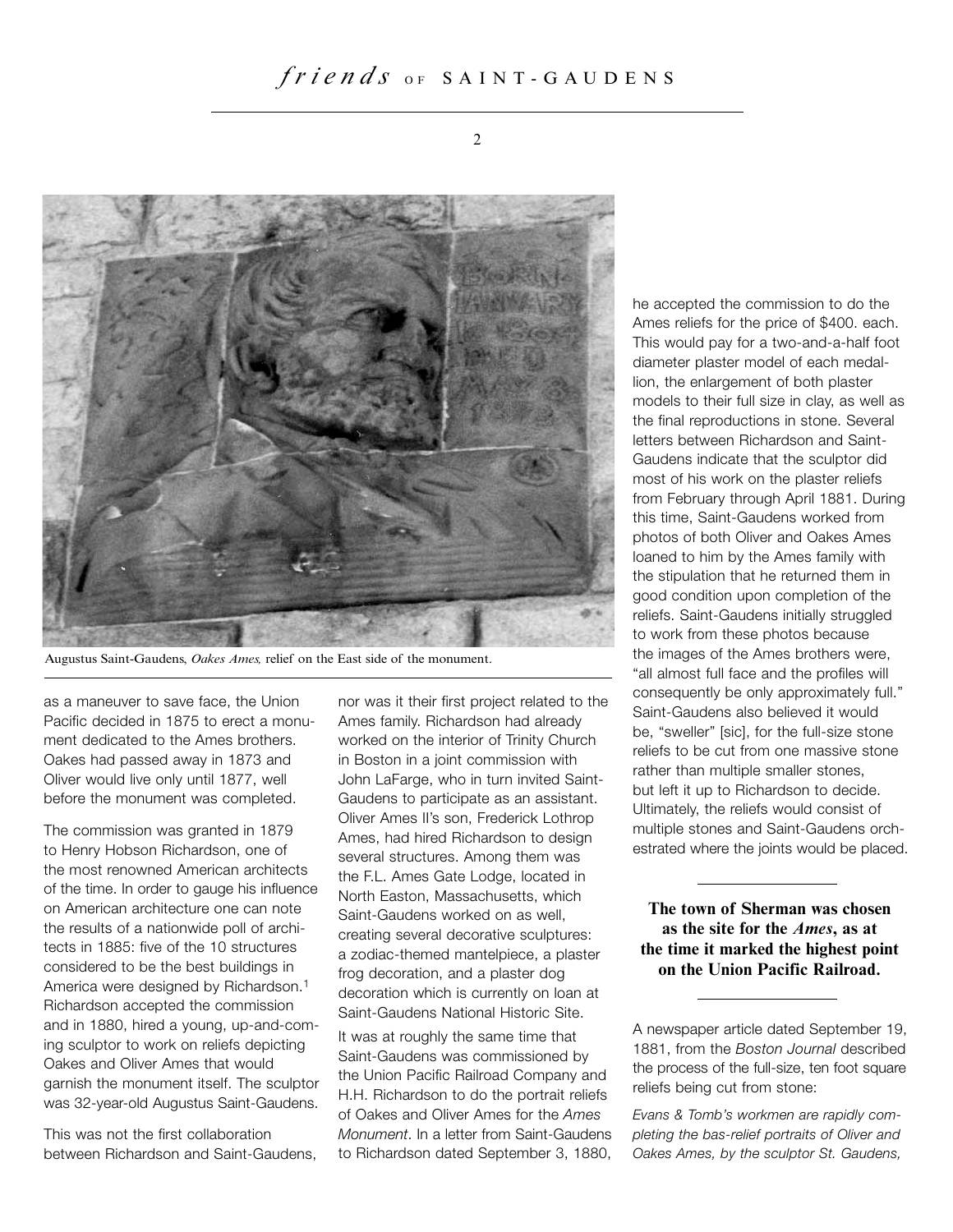**The relief of Oakes Ames is on the east side of the monument and the relief of Oliver Ames is on the west side of the monument, both portraits facing north.**

for the Ames monument, to be erected on the Continental Divide at the highest point of the Union Pacific Railroad through the filial piety of the sons of the two brothers. The work is in progress alongside the Boston & Albany Railroad, in the immediate vicinity of the Dartmouth street bridge, and those who venture the scramble to the spot will be well repaid by a view of a work of art characterized by the realistic vigor of the creator of the Farragut statue.

There will be no public exhibition of the portraits, but in a few days they will be shipped to their destination.<sup>5</sup>



*Oliver Ames,* relief showing damage to the face from gunshots on the West side of the monument.

The destination for Saint-Gaudens' reliefs was a place called Sherman, Wyoming, and it was here that the Ames Monument was being constructed. At the time,



The North side of the *Ames Monument* containing an inscription to Oakes and Oliver Ames.

Sherman marked the highest point on the Union Pacific Railroad (8,247 feet), which is why it was chosen for the monument's location. The granite was quarried locally from an outcropping only a half-mile away. The 85-man crew working on the monument finished in 1882, with the cost of the construction totaling \$64,773, roughly equivalent to \$1.4 million today.6 The north side of the monument contains an inscription which states,

#### " IN MEMORY OF OAKES AMES AND OLIVER AMES"

while the south side is blank. The relief of Oakes Ames is on the east side, and he faces north. The relief of Oliver Ames is on the west side, and he faces north as well. The combination of architecture and artwork is awe-inspiring.

At one point the ownership of the monument was called into question. While the work was thoughtfully conceived, designed and constructed, no one had thought to check who owned the plot of land the monument was built upon.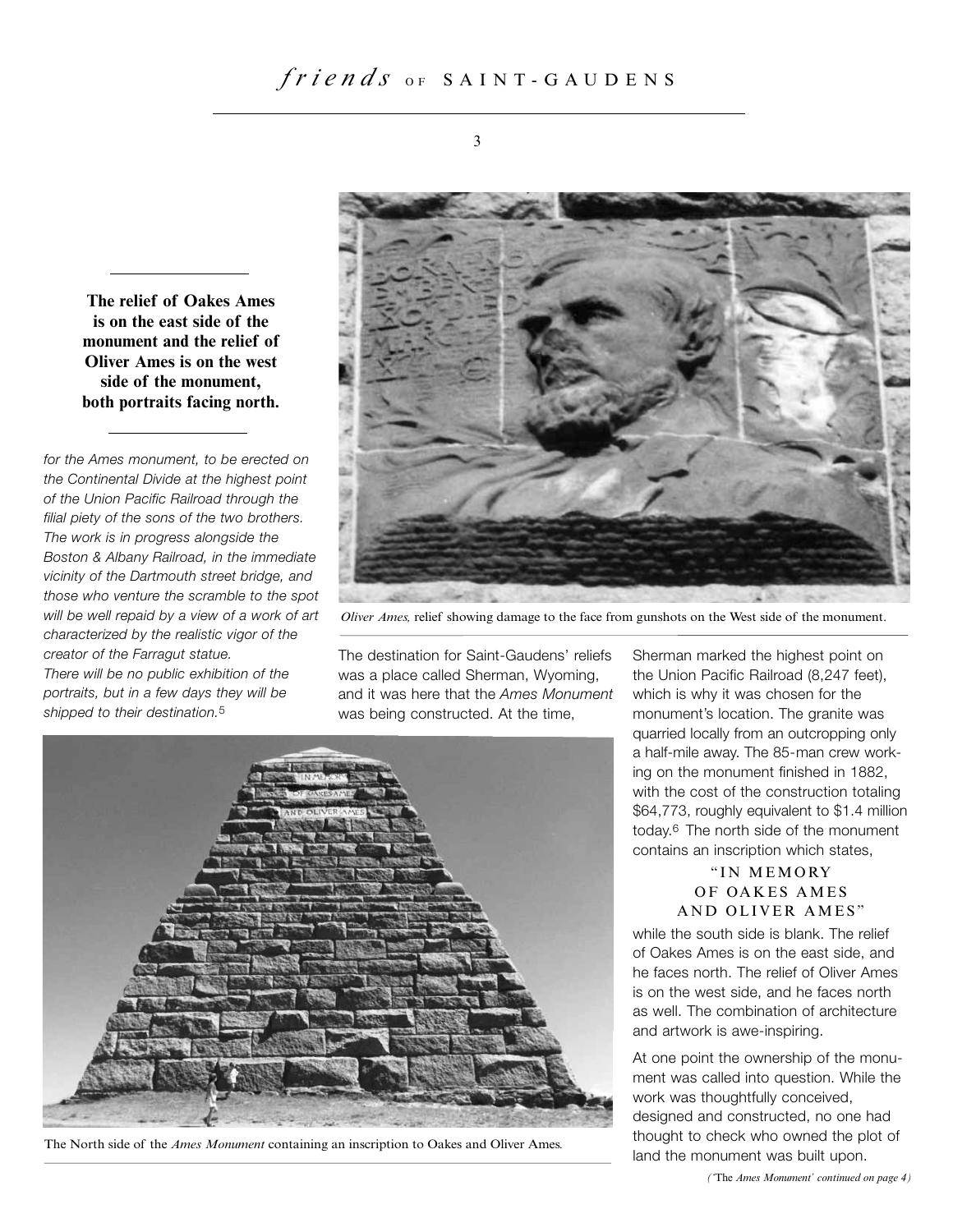#### 4



The *Ames Monument* of Laramie, Wyoming from a distance.

When William Murphy from nearby Laramie, Wyoming, decided to purchase land for a new homestead in 1885, he acquired 160 acres of land in Sherman, and hired a surveyor to locate its exact boundaries based on the land office descriptions. To his surprise, Murphy discovered that his land contained the parcel where the Ames Monument stood. Much to the dismay of the Union Pacific Railroad, Murphy even threatened to cover the monument with advertisements and cash in on the negligence of the railroad. Fortunately for both parties, and the sake of the monument itself, the Union Pacific sent a claims agent to negotiate with Murphy who agreed to relinquish his claim on the land in return for three town lots elsewhere. Although the monument itself was saved from defacement, it would soon be abandoned by the railroad which commissioned it.

In 1902, taking advantage of technological advancements, the Union Pacific Railroad sought a more efficient route through the Rocky Mountains, circumventing the peak at Sherman in order to utilize a lesser grade. As a result, the

tracks were moved away from Sherman. Initially, some newspapers reported that the Ames Monument was to be relocated near the new line of track, however, no action was taken. Matters were made worse when the tracks were relocated for a second time, again in favor of a more efficient grade, pushing the railway a few miles away from Sherman and the Ames Monument. Without the commerce provided by the railway, the settlement at Sherman, Wyoming, ceased to exist by 1918. The granite, on the other hand, has stood the test of time, despite the occasional target practice that the Saint-Gaudens portrait reliefs were subjected to. Passing cowboys were said to have taken potshots at the portraits aiming at the noses.

The monument is not solid, but was built with an inner core in the center and a passageway around the interior periphery, perhaps with some structural, or maintenance purpose. Over the years, high school students found their way inside the monument, and it became a destination for short road trips. The entrance has since been sealed.

#### **The Ames Monument was added to the National Register of Historic Places in 1972.**

The Ames Monument was added to the National Register of Historic Places in 1972, and in 1983, the Union Pacific donated it to the state of Wyoming, which maintains it as a state historic site. One can still visit the monument today in its remote location approximately 18 miles east of Laramie, Wyoming. It is well marked and easily accessible, just two miles from exit 329 of Interstate 80. A few years ago it even appeared on television in an automobile commercial, though it was not identified.

Currently, some of the Ames Family and others are gathering resources to restore the monument and repair the damage done to the reliefs.

Matthew Sisson, Student Conservation Association Intern at the SGNHS (2010)

- 1 Brendan Gill, Books, "A Fast Full Life," The New Yorker, February 9, 1998, p. 80
- 2 Frame 37, letter dated 9/3/1880
- 3 Frames 38-39, letter dated 4/30/1881
- 4 Ibid
- 5 "Work on the Ames Monument" (News Article), Date: 1881-09-19; Paper: Boston Journal (Genealogy Bank)
- 6 Oschner, 212

#### References

• Dryfhout, John H., "The Works of Augustus Saint-Gaudens". Hanover, NH: University Press of New England, 1982, p. 109, 122-123.

• Floyd, Margaret H., "Henry Hobson Richardson, A Genius for Architecture". New York, NY: The Monacelli Press, 1997.

• Gill, Brendan, "A Fast Full Life," The New Yorker. February 9, 1998. thenewyorker.com (accessed October 8, 2010).

• Hitchcock, Henry-Russell, "The Architecture of H.H. Richardson and His Times". Cambridge, MA: The Massachusetts Institute of Technology Press, 1966, p. 177-241.

• Ochsner, Jeffrey Karl, "H.H. Richardson, Complete Architectural Works". Cambridge, MA: The Massachusetts Institute of Technology Press, 1982, p. 114-123, 183-187, 204-213.

• "Shifting With the Times". Anaconda Standard. January 31, 1902. geneologybank.com (accessed October 10, 2010).

• "The Papers of Augustus Saint-Gaudens (Microfilm Edition)". Dartmouth College Library, Hanover, NH: Xerox University Microfilms, 1974, Reel 12: Slides 1-52.

• "Troubles of a Monument". Kansas City Star. June 15, 1906. geneologybank.com (accessed October 10, 2010).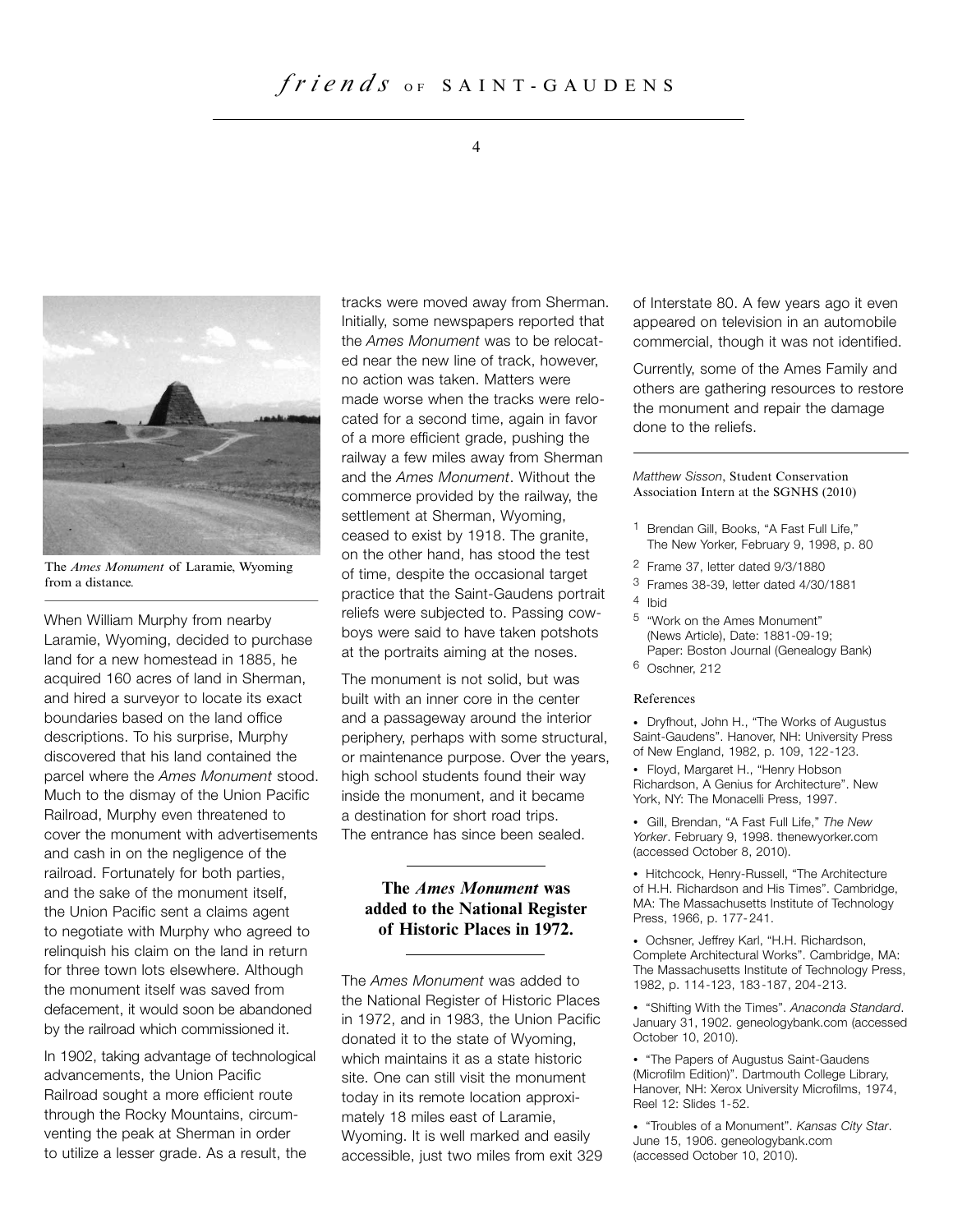

Augustus Saint-Gaudens in his studio with *The Puritan*, prior to the application of the metallic finish.

## UPCOMING COMMEMORATIVE BOOK ABOUT THE PURITAN

When visitors enter the New Gallery at the park they are often surprised to see a full-scale plaster of *The Puritan* at the end of the room.

It is a well-traveled piece, having left Saint-Gaudens' studio for Philadelphia, then Paris, and back to the United States, finally returning to Cornish in 1949.

It has a remarkable metallic finish that makes the casual viewer think it is bronze, but this is a clever deception, used by the artist when the piece was exhibited outside at the Paris Éxposition Universelle in 1900.

The original bronze Puritan (Deacon Samuel Chapin), dedicated in 1887, is located in Springfield, MA. A later version, entitled The Pilgrim (1903-4) sits in Fairmount Park in Philadelphia.

On the 375th Anniversary of the City of Springfield, a new book with contributions by leading Saint-Gaudens scholars will bring the story of these two iconic American sculptures to life. Created by Augustus Saint-Gaudens (1848-1907), The Puritan spoke to a family's pride in a "worthy ancestor" and became an emblem of the city of Springfield, and of the stalwart pioneers who settled Western Massachusetts.

The Pilgrim, created later for a committee of city leaders in Philadelphia, was seen as a more general icon of the country's moral and political strength. For the artist, the work never left his studio, and demand was so great for it, that he devised reduced versions of The Puritan in bronze for sale to schools, government buildings and individuals.

The book, funded through a generous grant by the Laurence Levine Charitable Fund, is to be published in June, 2011. It will be extensively illustrated with both black and white and color photographs. New photography of the two monuments has been commissioned for this book, and historic images will be included, some never published before.

Edited by Professor James Atkinson, the book is scheduled to include an Introduction by Henry J. Duffy, Curator of the Saint-Gaudens National Historic Site,

#### **To the casual viewer The Puritan looks as if it were bronze but is in fact plaster with a cleverly deceptive metallic finish.**

and essays by: Joyce Schiller, Curator, Norman Rockwell Museum (The Puritan), Henry J. Duffy (The Pilgrim), Thayer Tolles, Curator of American Paintings and Sculpture, The Metropolitan Museum of Art (The Reductions), and Wayne Phaneuf, Editor of the "Springfield Republican" (What The Puritan Means to Springfield – A Social History).

This will be the first complete study of The Puritan and The Pilgrim ever published, and will serve as both a fascinating story and a needed academic study of an American icon.



Augustus Saint-Gaudens, *The Puritan*, 1887.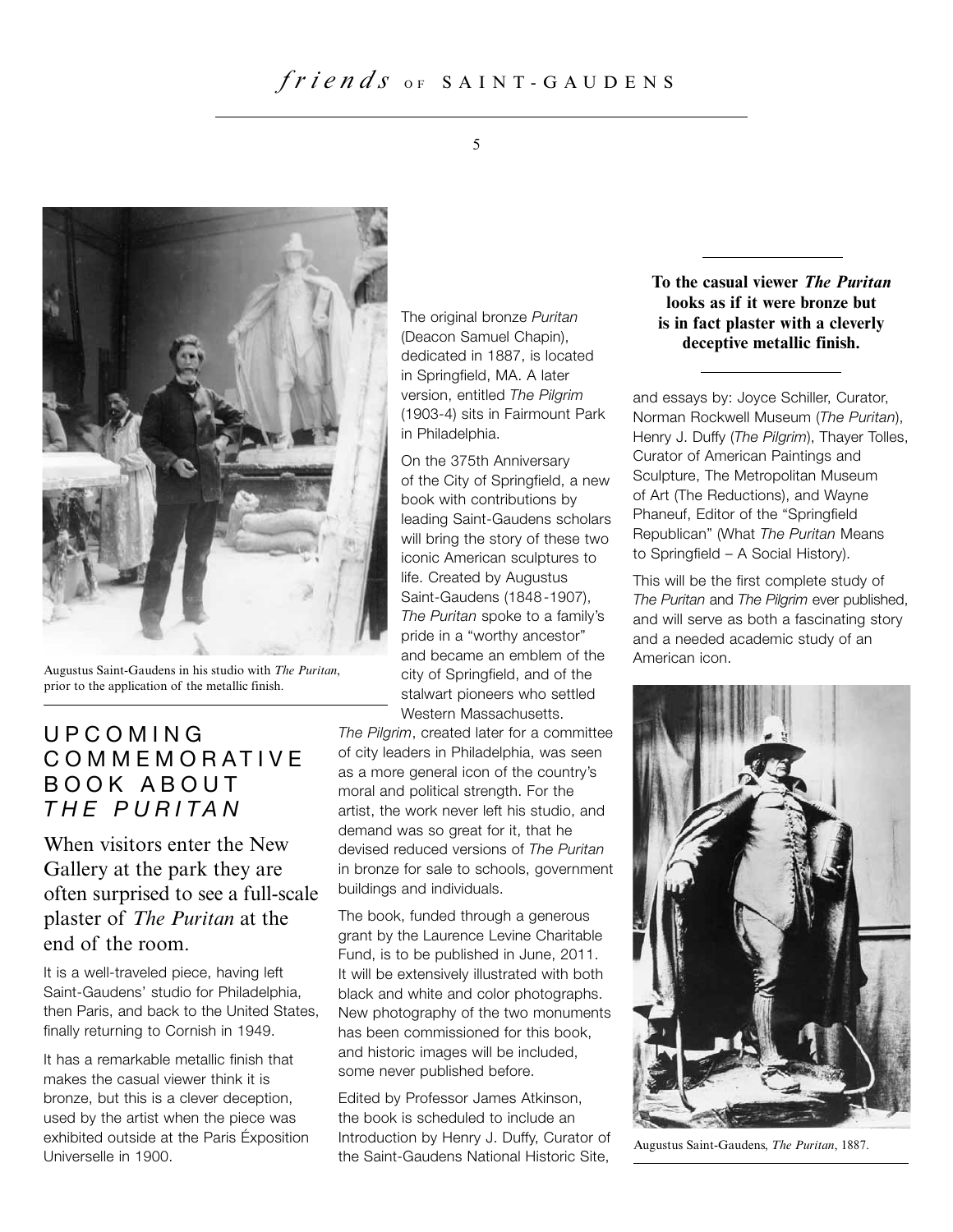## THE GREATER JOURNEY: AMERICANS IN PARIS

David McCullough, one of America's most honored and beloved historians, tells the enthralling, stirring—and until now, largely untold—story of three generations of talented young Americans, including Augustus Saint-Gaudens, who traveled to Paris in the nineteenth century.



Through vivid portraits of dozens of significant characters, McCullough chronicles the experiences, the struggles, and achievements of artists, writers, architects, doctors, educators, politicians, and inventors against the panoramic backdrop of one of the world's most enchanting cities at the height of its splendor and influence, and through some of the most dramatic episodes of its history.



Saint-Gaudens' workbench with his original brushes and tools, along with original plasters molds of the *Sherman* and *Parnell Monuments* are all on view in the new exhibition in the Little Studio.

"Not all pioneers went west," David McCullough writes in The Greater Journey: Americans in Paris. "They spoke of it as the dream of a lifetime, and for many, for all the difficulties and setbacks encountered, it was to be one of the best times ever."

**McCullough's masterpiece is crowned by the interwoven stories of two men and a woman who through genius, persistence, and extraordinarily hard work became three of the greatest American artists ever, and the first to be ranked on a par with their European peers: Mary Cassatt, John Singer Sargent and Augustus Saint-Gaudens.**

David McCullough has twice won both the Pulitzer Prize and the National Book Award. He has been elected to the American Academy of Arts and Sciences and the American Academy of Arts and Letters, and has received numerous awards and more than forty honorary degrees.

The Greater Journey: Americans in Paris by David McCullough is published by Simon & Schuster Trade. It will be available May 24, 2011 (Hardcover Price: \$37.50). For more information visit: www.DavidMcCullough.com.

## NEW EXHIBITION OPENS AT THE PARK IN THE LITTLE STUDIO

Visitors have indicated that they want more information about the methods by which sculpture is created, and this exhibit will show the complex and time-consuming process of transforming a clay model into plaster**.**

Based in the Plaster Room at the back of the studio, visitors will see Saint-Gaudens' workbench and sculpture stand, some of his tools, and molds. The process will be represented from initial sketch, to first clay models, through to the plaster ready for casting in bronze.

The park collection contains many articles from Saint-Gaudens' studio that will be seen for the first time. The highlight will be models and casts of some of the artist's most popular sculptures, such as the Sherman and Parnell Monuments.

In addition, the park is creating a new interpretive booklet that shows how the traditional "lost-wax" casting process was used in Saint-Gaudens' time, as well as its vibrancy in today's sculpture.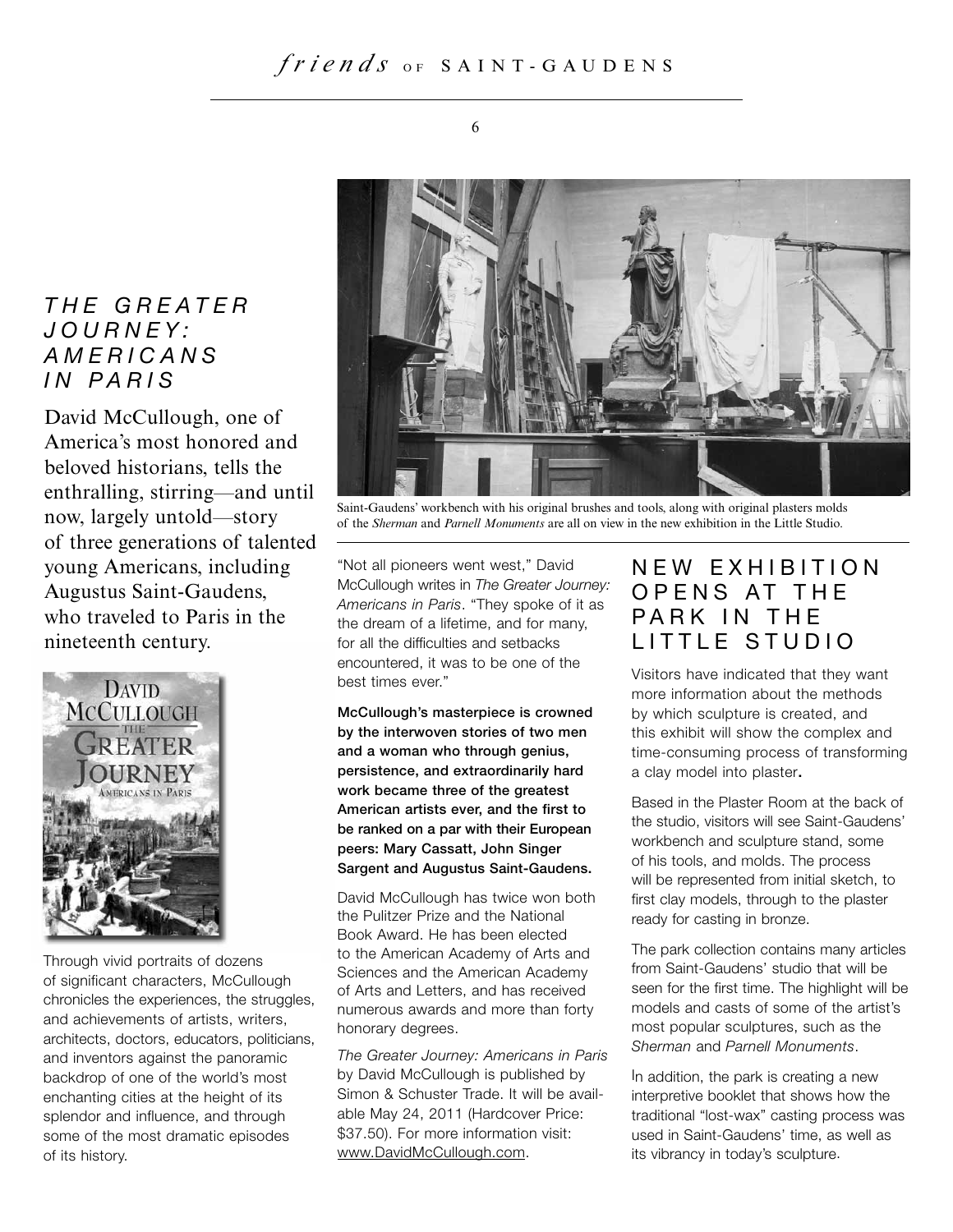7

## **SUNDAY SUMMER CONCERT SERIES**

#### ALL CONCERTS AT 2PM IN THE LITTLE STUDIO

JULY 3

**Andrew and Gail Jennings** VIOLIN AND PIANO

#### JULY 10

#### **Rogers and Millican** FLUTE, CELLO AND PIANO

Featuring works by the often overlooked classical composer Johann Nepomuk Hummel (1778-1837).

#### JULY 17

#### **Heritage Brass Ensemble**

Performing works by Holst, Vaughan Williams, and Bizet.

#### JULY 24

#### **Three By Two**

Wayne Hankin PIPES & FLUTES Jacqueline Schwab PIANO



Some concert goers on the lawn beside the Little Studio enjoying a picnic while listening to the music.

#### JULY 31 **New England Piano Quintet**

## AUGUST 7

**House Blend** A local vocal ensemble performs a wide variety of music.

AUGUST 14 **The Fischer Duo** CELLO AND PIANO **The 6th Annual Rosamond Edmondson** 

**The Orliac Trio**: Robert Osborne BASS-BARITONE

**Memorial Concert**

AUGUST 21

Chester Brezniak CLARINETIST

Malcom Halliday PIANIST

Program includes works by Schubert, Brahms, Gershwin, Duke Ellington and others.

## **Sculptural Visions 2011**

SATURDAY, SEPTEMBER 24 11AM – 4:30PM

#### **Artist, Sculpture and Bronze Casting Demonstrations**

For more information call 603-675-2175 or visit: www.nps.gov/saga Saint-Gaudens NHS, Cornish, NH

Co-sponsored by the Friends of the Saint-Gaudens Memorial

## EXHIBITIONS IN THE PICTURE GALL FRY

SAINT-GAUDENS MEMORIAL CORNISH, NH

> JUNE 4 – JULY 4 *Blew* Deb Todd Wheeler Opening reception: June 4 at 4:30 to 6 p.m. Artist's talk at 5 p.m.

> > **. . . . . .**

#### JULY 9 – AUGUST 28

*Light Installations: 2002–present* Mary Temple *2010 Saint-Gaudens Fellow* Opening reception: July 9 at 4:30 to 6 p.m. Artist's talk at 5 p.m.

**. . . . . .**

SEPTEMBER 3 – OCTOBER 24

*Encoded* Galen Cheney Opening reception: September 3 at 4:30 to 6 p.m. Artist's talk at 5 p.m.

**. . . . . .**

*Skylark* Outdoor Sculpture by David Henderson  $(2005, 20' \times 6' \times 10'$ , fiberglass, steel, pigments)

## **SAVE THE DATE!**